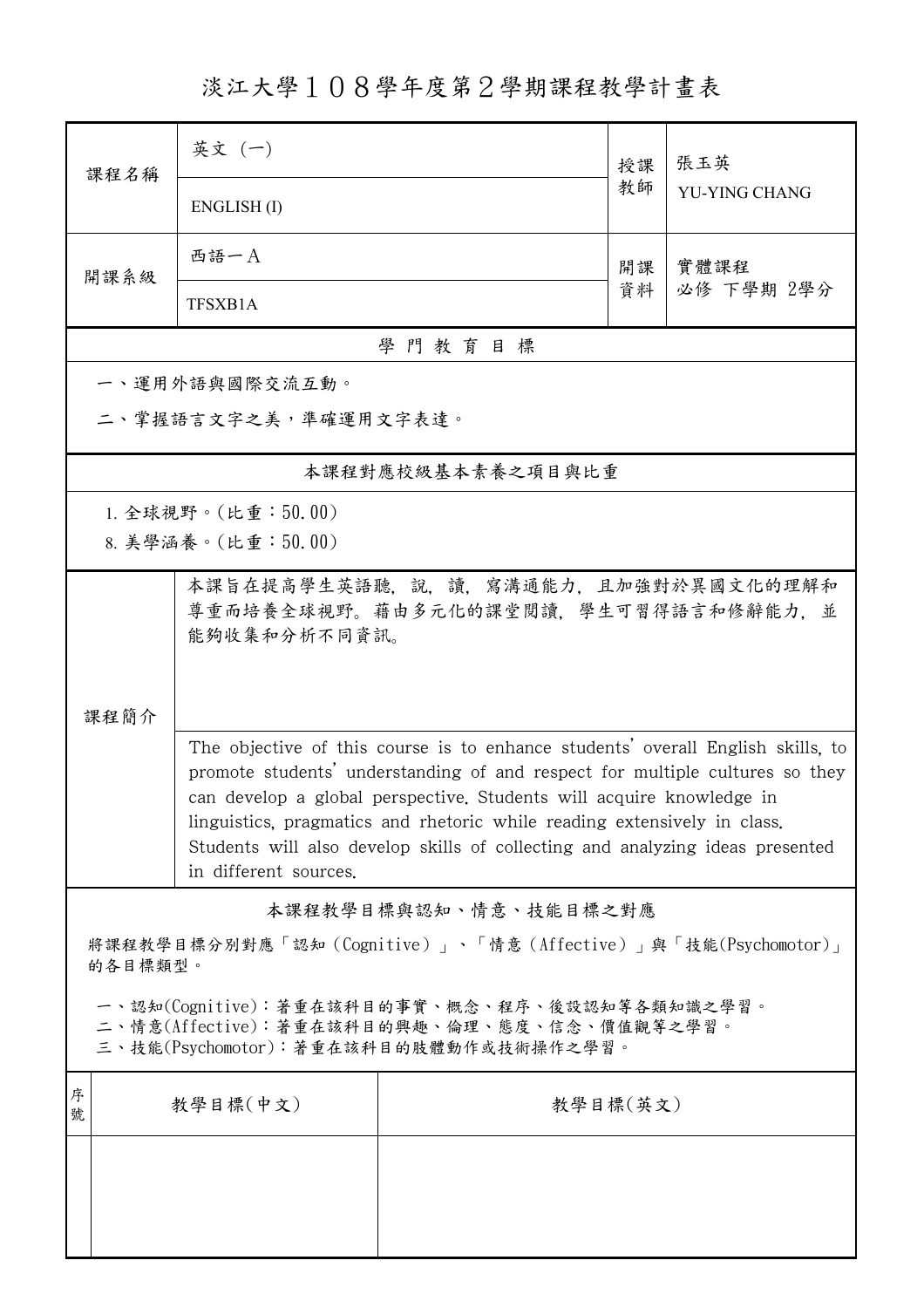|                | 問題或說出感想。                           | 1.運用英語自我介紹、對話,提出         |                         | 1. To help students use English to introduce<br>themselves, carry out a conversation, raise questions,               |                                              |  |
|----------------|------------------------------------|--------------------------|-------------------------|----------------------------------------------------------------------------------------------------------------------|----------------------------------------------|--|
|                | 2.書寫文法正確的英文句子。<br>3.理解英文文章的大意、組織與用 |                          |                         | or express opinions.<br>2.To teach how to write grammatically correct                                                |                                              |  |
|                | 字。                                 |                          |                         | sentences in English.<br>3.To help students understand the main idea.<br>organization, and diction of English texts. |                                              |  |
|                |                                    |                          |                         | 教學目標之目標類型、核心能力、基本素養教學方法與評量方式                                                                                         |                                              |  |
| 序號             | 目標類型                               | 院、系 $(\text{m})$<br>核心能力 | 校級<br>基本素養              | 教學方法                                                                                                                 | 評量方式                                         |  |
| 1              | 認知                                 |                          | 18                      | 講述、討論、發表                                                                                                             | 測驗、作業、討論(含<br>課堂、線上)、報告(含<br>口頭、書面)、活動參<br>與 |  |
|                |                                    |                          |                         | 授課進度表                                                                                                                |                                              |  |
| 週次             | 日期起訖                               |                          |                         | 內 容 (Subject/Topics)                                                                                                 | 備註                                           |  |
| $\mathbf{1}$   | $109/03/02$ ~<br>109/03/08         | Orientation              |                         |                                                                                                                      |                                              |  |
| $\overline{2}$ | $109/03/09$ ~<br>109/03/15         | Unit 5                   |                         |                                                                                                                      |                                              |  |
| 3              | $109/03/16$ ~<br>109/03/22         | Unit 5                   |                         |                                                                                                                      |                                              |  |
| 4              | $109/03/23$ ~<br>109/03/29         | Unit 6                   |                         |                                                                                                                      |                                              |  |
| 5              | $109/03/30$ ~<br>109/04/05         | Unit 6                   |                         |                                                                                                                      |                                              |  |
| 6              | $109/04/06$ ~<br>109/04/12         | Review on Units 5 & 6    |                         |                                                                                                                      |                                              |  |
| 7              | $109/04/13$ ~<br>109/04/19         | Practice & Presentation  |                         |                                                                                                                      |                                              |  |
| 8              | $109/04/20$ ~<br>109/04/26         | Practice & Presentation  |                         |                                                                                                                      |                                              |  |
| 9              | $109/04/27$ ~<br>109/05/03         | 期中考試週                    |                         |                                                                                                                      |                                              |  |
| 10             | $109/05/04$ ~<br>109/05/10         | Unit 7                   |                         |                                                                                                                      |                                              |  |
| 11             | $109/05/11$ ~<br>109/05/17         | Unit 7                   |                         |                                                                                                                      |                                              |  |
| 12             | $109/05/18$ ~<br>109/05/24         | Unit 8                   |                         |                                                                                                                      |                                              |  |
| 13             | $109/05/25$ ~<br>109/05/31         | Unit 8                   |                         |                                                                                                                      |                                              |  |
| 14             | $109/06/01$ ~<br>109/06/07         |                          | Review on Units 7 & 8   |                                                                                                                      |                                              |  |
| 15             | $109/06/08$ ~<br>109/06/14         |                          | Practice & Presentation |                                                                                                                      |                                              |  |
| 16             | $109/06/15$ ~<br>109/06/21         | Practice & Presentation  |                         |                                                                                                                      |                                              |  |
|                |                                    |                          |                         |                                                                                                                      |                                              |  |